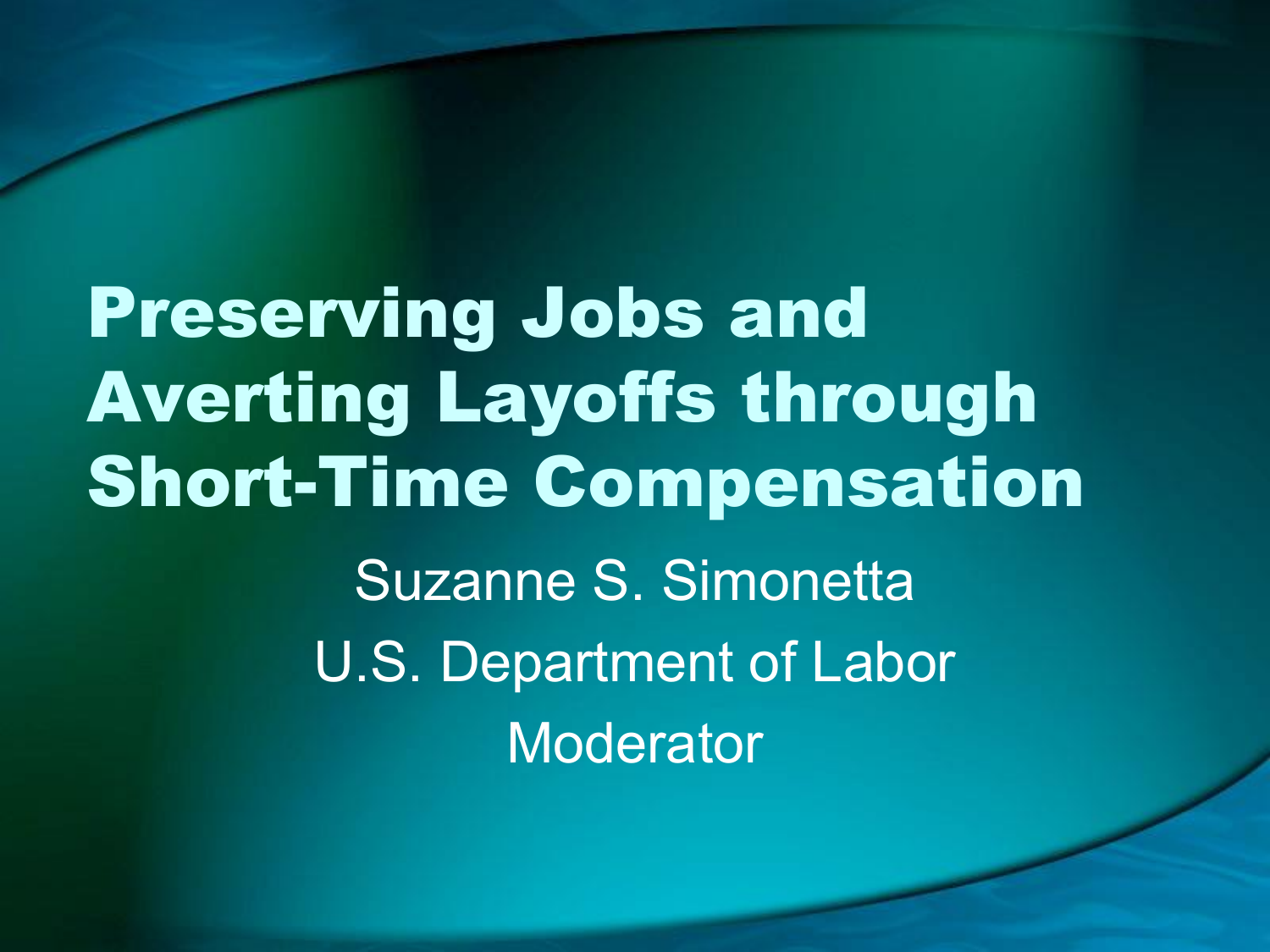#### Short-Time Compensation **Overview**

- Federal law gives states authority to provide a reduced UI weekly benefit amount to individuals whose work weeks have been reduced.
- Helps employers avert layoffs and maintain their trained workforce.
- Minimizes workers' lost wages and reduces likelihood of being laid off.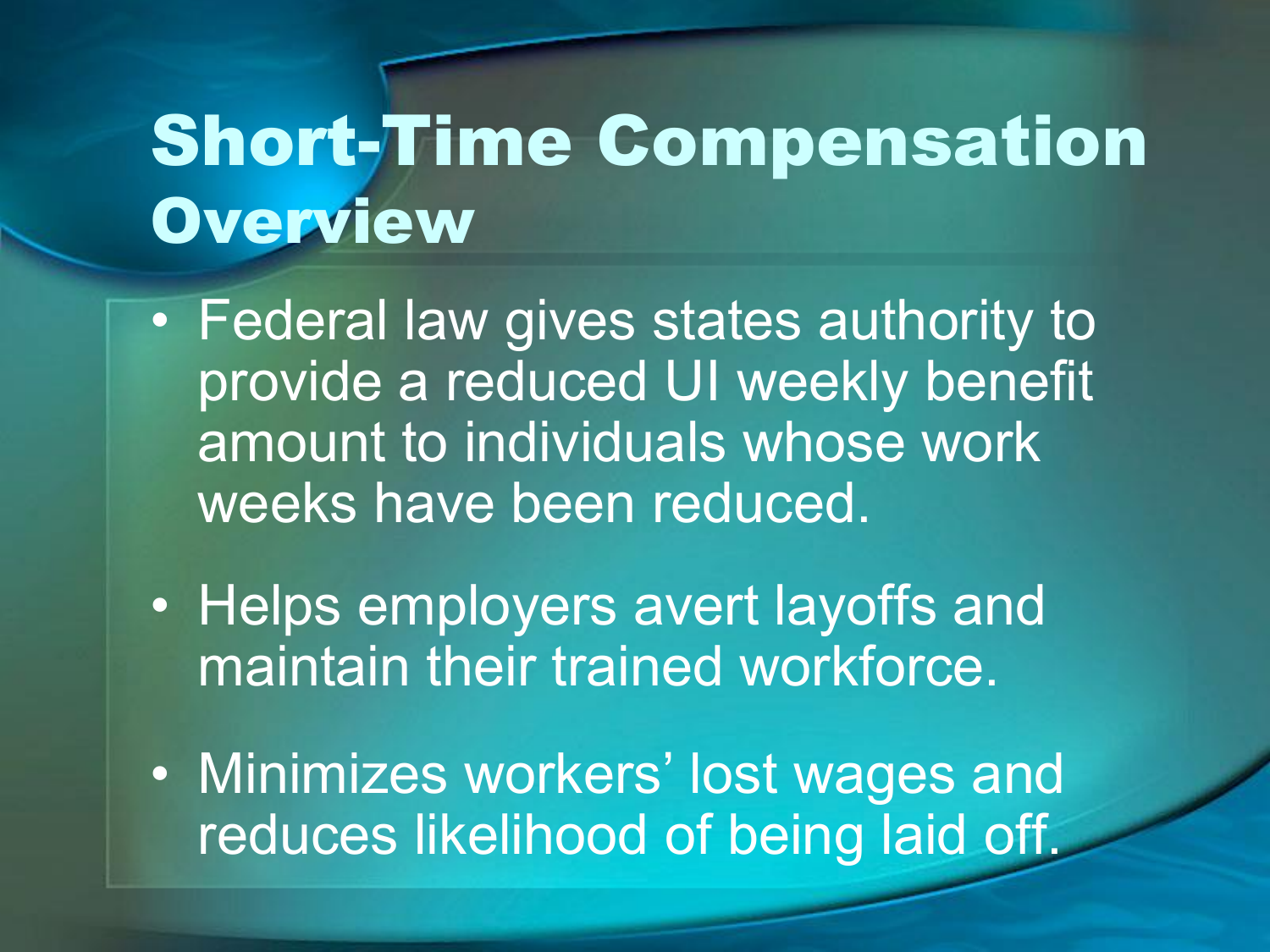#### Short-Time Compensation Requirements

- Work weeks reduced by at least 10 percent.
- Workers receive a pro-rata share of their WBA based on hours of work lost.
- Workers must be available for normal work week; don't have to meet work search requirements.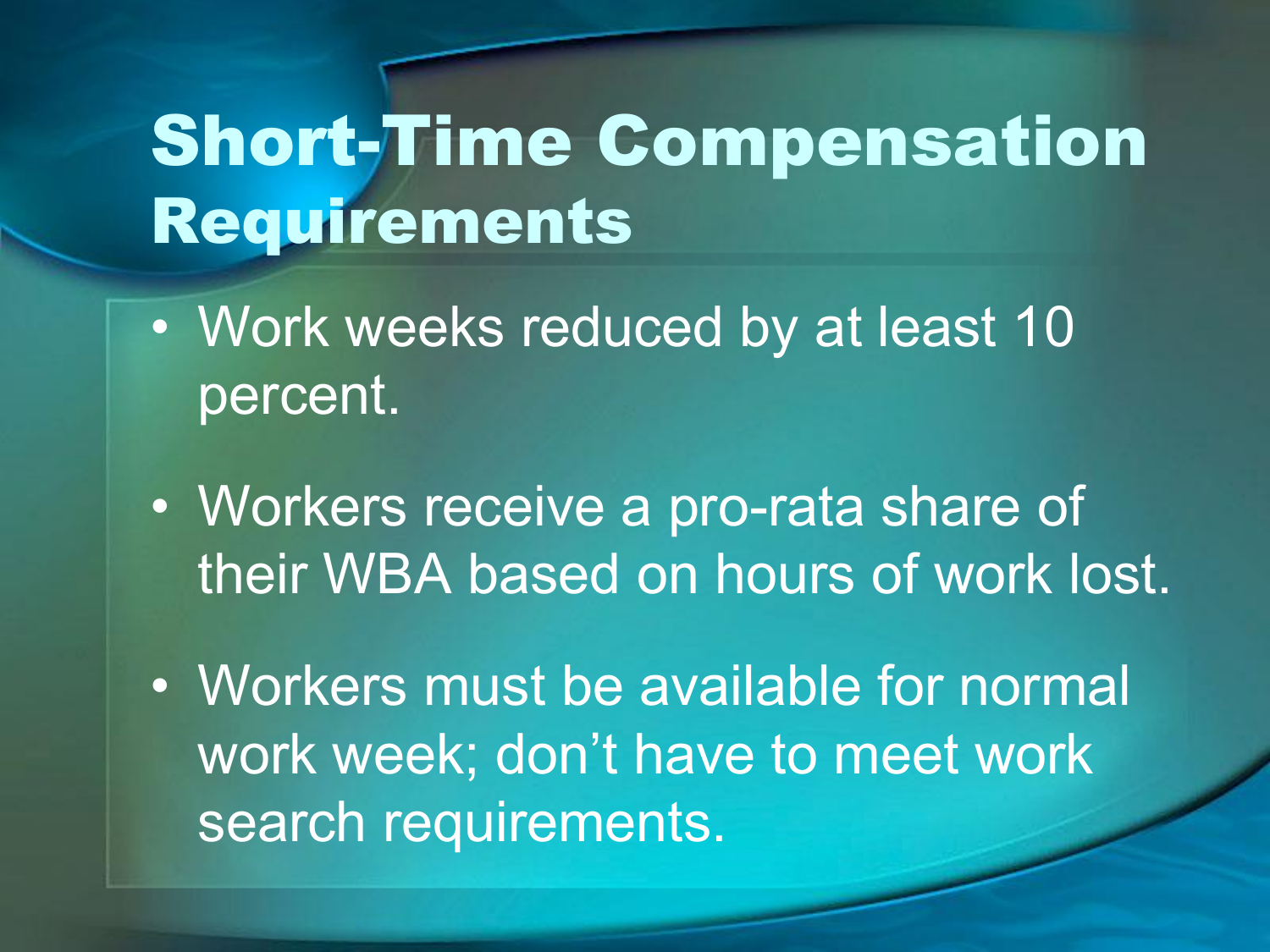### Short-Time Compensation Requirements

• Workers may participate in employersponsored training if approved by state.

• Reduction in hours worked is in lieu of *temporary* layoffs.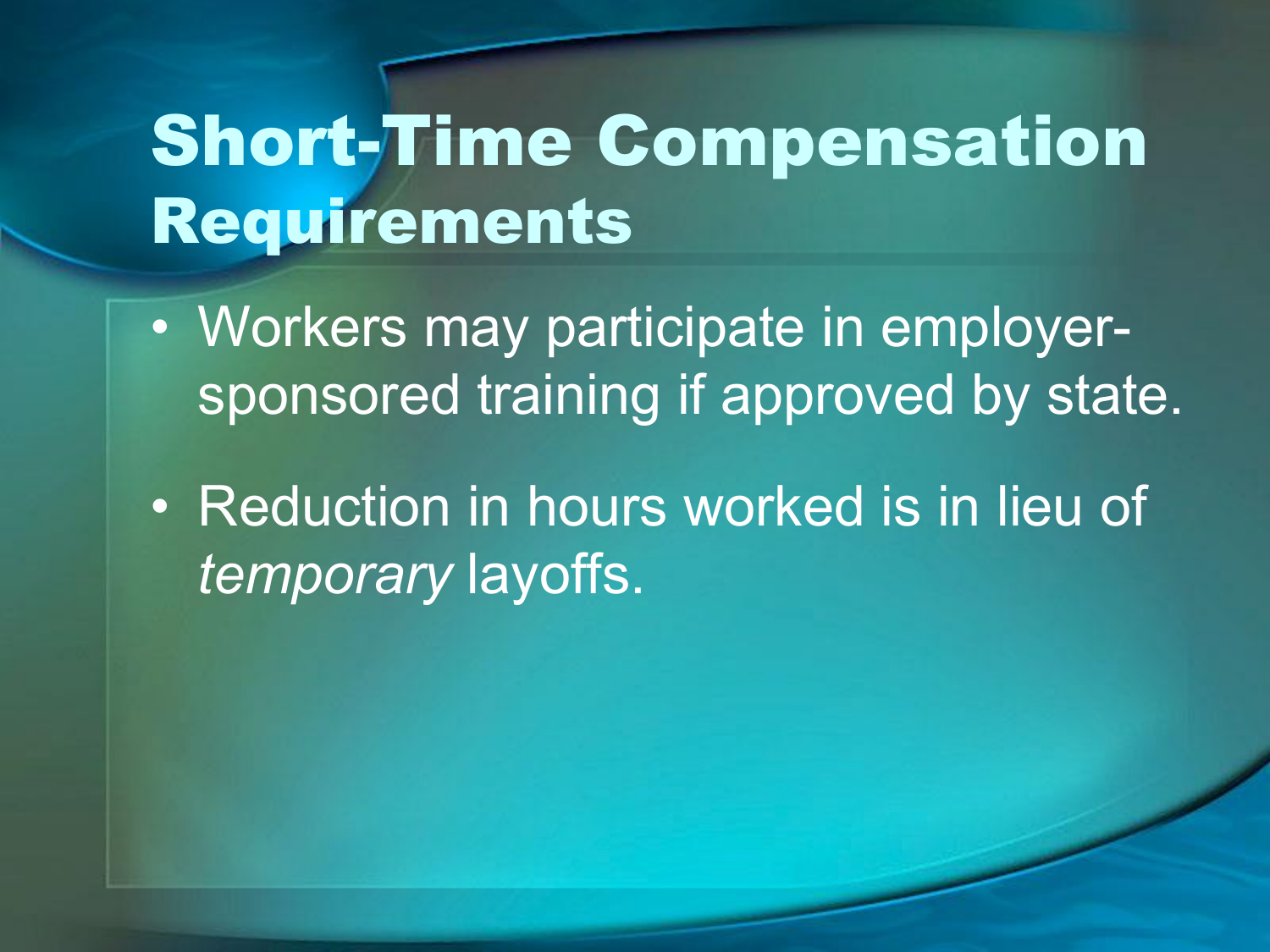## Short-Time Compensation States

- Arizona
- Arkansas
- California
- Connecticut
- Florida
- Iowa
- Kansas
- Maryland
- Massachusetts
- Minnesota
- Missouri
- New York
- Oregon
- Rhode Island
- Texas
- Vermont
- Washington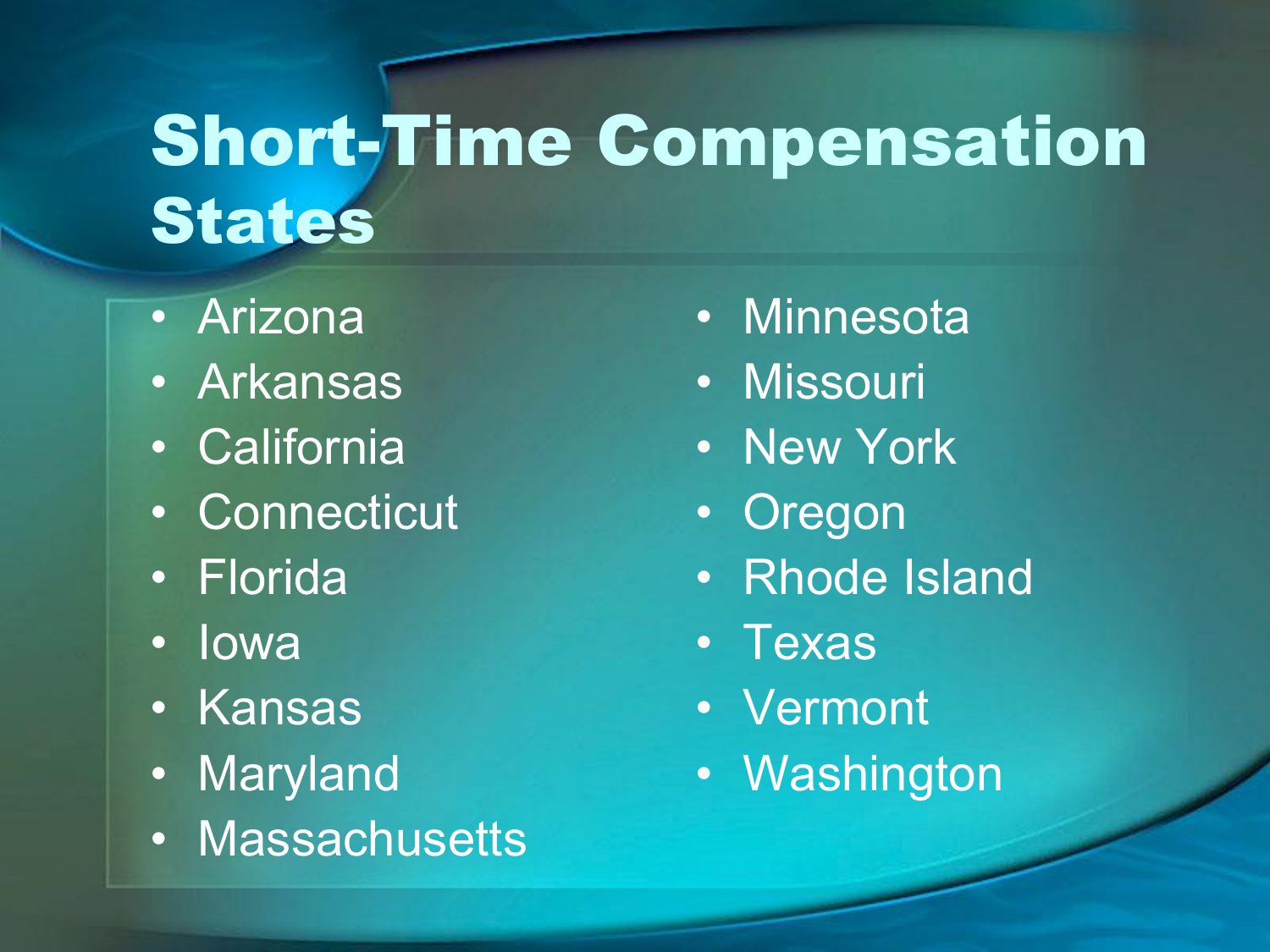## Short-Time Compensation Recent Events

• Increased media attention – NY Times article on June 16, 2009 • Congressional action – S 1646 introduced on August 7, 2009 • State legislative action – Iowa, Minnesota, and Oregon modified their STC programs – New Jersey: bill introduced to provide for **STC**